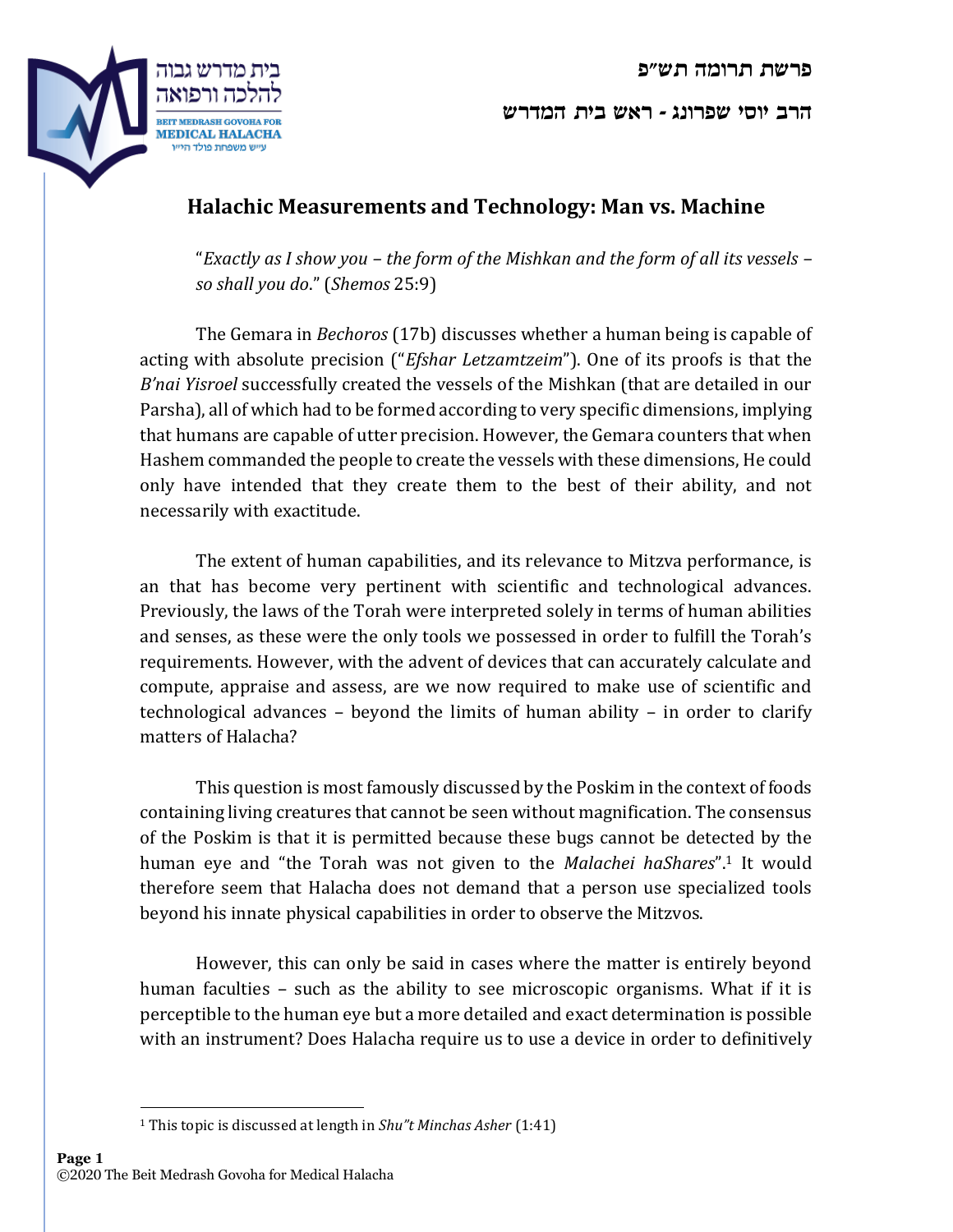

ascertain the reality? What Halachic status do the results have? What if the results are different than what appears to the naked eye?

An extreme example of this dilemma was placed before Rav Moshe Feinstein *zt"l* (*Igros Moshe Y.D*. 2:146) regarding the complex issue of the Halachic determination of the moment of death. Since the Gemara (*Maseches Yoma* 85b) considers the cessation of spontaneous respiration the definition of death, perhaps all other indicators should be ignored. Therefore, even if electronic monitors (such as an EKG2) suggest continued signs of life, since these signs cannot be detected by human beings without the aid of technology, they would not come into consideration, just as microscopic organisms that cannot be detected by the human eye alone are not forbidden for consumption.

Rav Moshe rejected the comparison between microscopic organisms and the determination of death. We aren't concerned about ingesting bugs that cannot be seen by the naked eye, as the air is filled with minute organisms and we swallow thousands, possibly millions, with every breath. Certainly, the Torah never prohibited these organisms. Moreover, the Gemara makes no mention of the possibility of microscopic bugs, and many generations of righteous and pious people had no access to microscopes yet they certainly fulfilled all of the Torah's dictates to the letter. Therefore, bugs that cannot be seen by the unenhanced human eye are clearly not prohibited.

This does not mean that any matter that is not perceptible to the human eye may be ignored. Regarding the determination of death, which is clearly a matter of *Pikuach Nefesh*, Rav Moshe maintained that there is a strong basis for taking the readings of medical instruments into consideration, as below.

The *Pischei Teshuva* (*Y.D*. 357:1) cites a *Teshuva* of the *Chasam Sofer* who discusses a novel ruling of the *Bikurei ha'Itim* regarding leaving a body unburied overnight. The *Bikurei ha'Itim* ruled that one may leave a body unburied overnight as *Chaza"l* (*Maseches Smachos* 8:1) relate that there were certain people who were thought to have died (and had even been buried) who were later found to still be alive and lived for many more years and even sired children! We see, that death cannot be confirmed until the flesh of a body begins to rot<sup>3</sup>. One may therefore, leave a body unburied overnight.

<sup>2</sup> Rav Moshe *zt"l* referred to an "ראדיאגרם עלעקטריק - electric radiogram" in his *Teshuva*

 $3$  At that time, science had no instruments that could be used to confirm death. Therefore, death could not be confirmed until a corpse began to rot.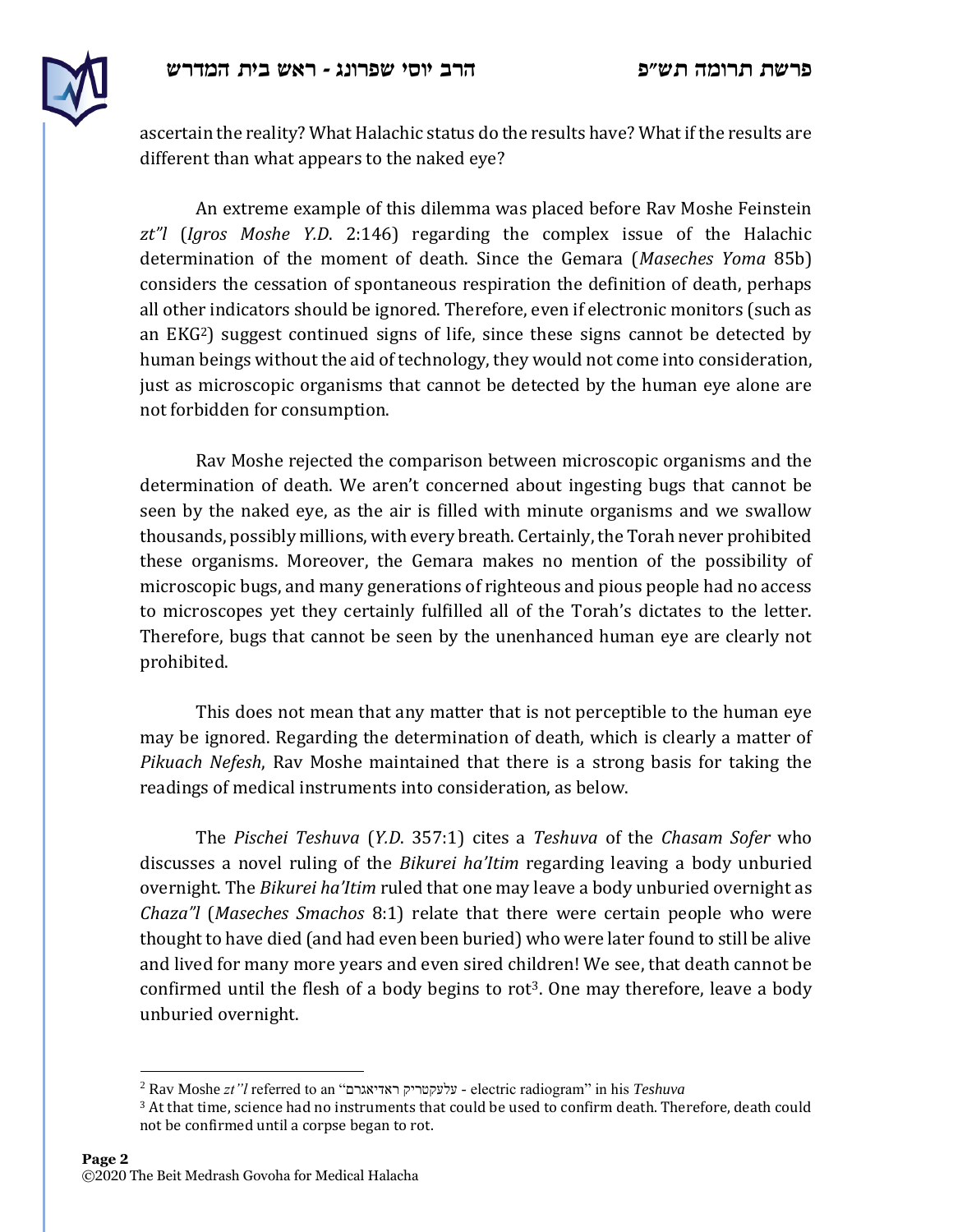

The *Acharonim* (including the *Chasam Sofer*) fiercely dispute the conclusion of the *Bikurei ha'Itim*. Leaving a body unburied overnight is a Torah prohibition and it cannot be violated based merely on a handful of extraordinary episodes recorded in *Maseches Semachos*. Rare incidents that only occur "once in a thousand years" cannot come into our reckoning even in matters of *Pikuach Nefesh*. Therefore, we may safely rely on the fact that in the vast and overwhelming majority of cases, death can be confirmed by the cessation of respiration and we may immediately proceed to burial.

We see, noted Rav Moshe, that the *Acharonim* only disputed the contention of the *Bikurei ha'Itim* because the chances of a person being found to be alive after having been pronounced dead, and even buried, were extraordinarily low. This implies that in cases where there is a distinct possibility that a person is still alive even after he has stopped breathing, we would certainly not pronounce him dead. Therefore, nowadays when modern technology can detect signs of life in patients who are no longer breathing and which in the majority of cases means that they will survive for a little while longer (though they may still die imminently), we would not consider them dead if they have stopped breathing but had other indications of life.

Rav Moshe's discussion of this point highlights that Halacha neither rejects nor ignores scientific observations or discoveries that result from new technologies. Indeed, the Sefarim of the *Poskim* of recent generations are filled with questions about the effects of technology upon Halacha. Though there have been instances when Poskim were dubious of certain technological advances, this was generally due to their suspicion and fear that the instruments in question weren't entirely accurate, not because they represented a novel factor in Halachic issues.

However, as explained above, when something can only be detected by means of technology, those observations generally have no bearing on Halacha. This does not reflect a disregard for the technology or scientific "reality", rather, it is because the laws of the Torah revolve around facts that are observable by humans. Therefore, even though we can definitively observe organisms under a microscope, we can absolutely say that the Torah *permitted us to eat them*! Similarly, when the Torah commanded the Jewish people to build the vessels of the Mishkan according to specific dimensions, those dimensions are defined by the precision that human beings are capable of attaining*.*

Although Halacha does not ignore scientific and technological advances, when a person has expended maximal efforts to fulfill a Torah obligation, to the degree that it would not be possible to achieve a more accurate outcome with human faculties, he has no obligation to utilize technology in order to achieve a better result.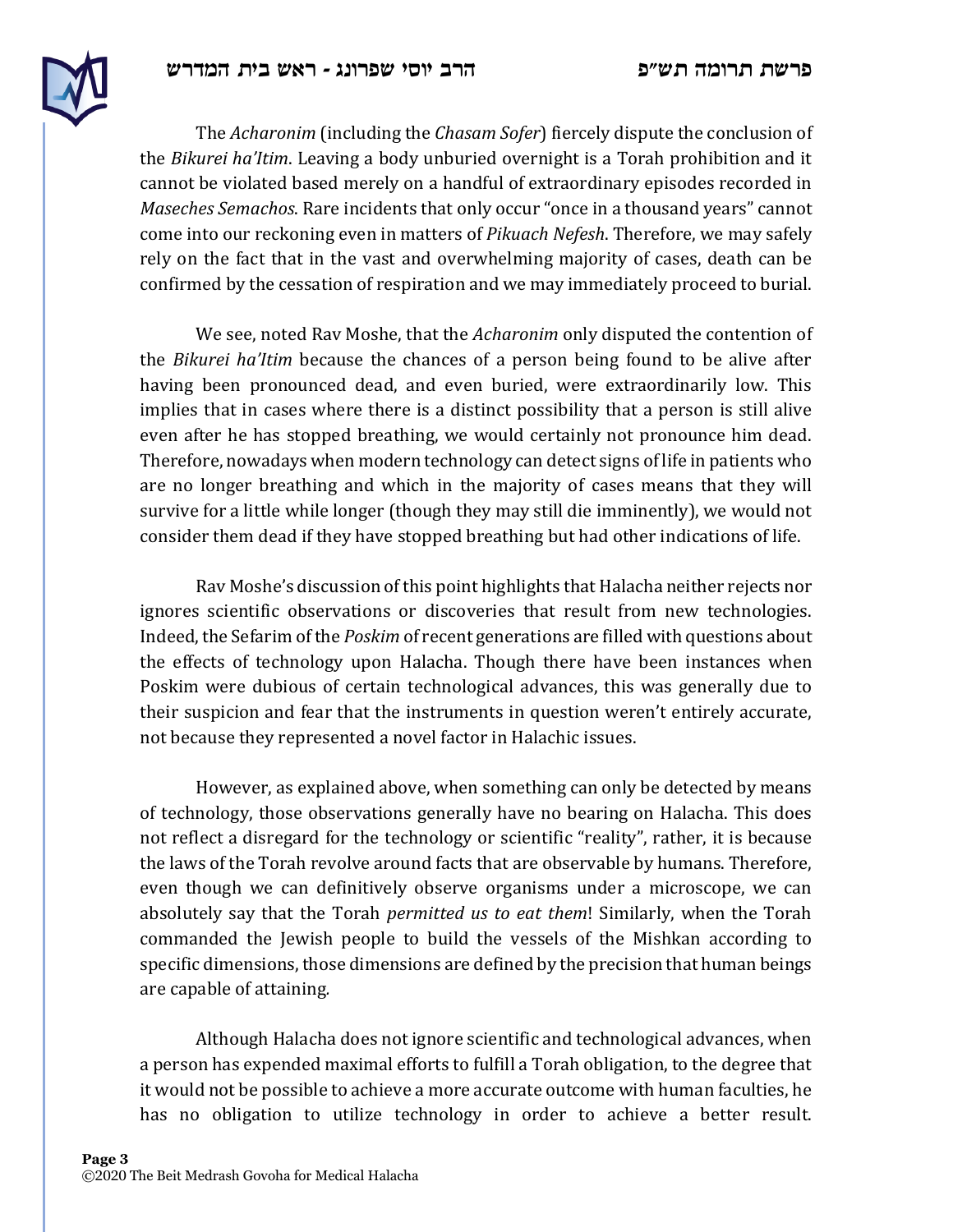

Nevertheless, it would seem obvious that where a person has not exercised the full extent of his capabilities, and technology that would assist him is available, he would certainly be obligated to use it. Since the incomplete

This concept is best illustrated in the context of the following *Machlokes*  among modern *Poskim.* Studies have shown that in the majority of cases, Sifrei Torah that have already been checked by an expert for mistakes or other Halachic concerns are found to have additional issues when checked by a computer. Therefore, Rav Shmuel Wosner *zt"l* ruled (*Shevet haLevi* 7:2) that every Sefer Torah must be checked by a computer after it has undergone inspection by a human. His ruling appears to follow the position we have outlined above – that where the imperfect result is not due to the limitations of human abilities, but rather due to the natural imperfection of human effort, one is obligated to utilize available technology to achieve a better outcome.

However, other Poskim disagreed and argued that we cannot say that there is an obligation to use computers to check Sifrei Torah since this option was not available to previous generations. Requiring computer checks would cast aspersions ("*Yotzi La'az")* upon them! And while it is certainly a praiseworthy thing to do, it cannot possibly be an obligation. (See *Shu"t Kinyan Torah* 5:106, *Teshuvos v'Hanhagos* 2:99 & 3:326 and *Shu"t Mishne Halachos* 11:115).

The *Mishne Halachos* (*ibid*.) adds that this is the same reason that we continue to drink milk and eat meat while relying on the rule that the *Rov* (majority) of animals are not *Treifos*, even though we could conclusively determine their actual status via x-ray. Since the Torah allowed us to rely on the *Rov*, there is no need to use technology to arrive at a definitive answer to the question. It stands to reason that the same would apply to checking Sifrei Torah.

Truthfully, the comparison between checking animals for *Treifos* and checking Sifrei Torah for mistakes can be challenged. In the case of the Sifrei Torah, if the computer reveals previously unrecognized issues, it reveals that the original examination was inadequate. Therefore, there would seem to be good reason to require the use of technology to confirm or improve upon the human effort. However, in the case of *Treifos*, a perfect examination of the animal cannot reveal internal injuries, so relying upon the *Rov* is the maximum possible effort that the Torah expects of us.

HaGaon Rav Asher Weiss *Shlit"a*, in an as-yet unpublished *Teshuva*, discussed a similar question in Hilchos Eruvin. When constructing a *Tzuras haPesach* (two posts